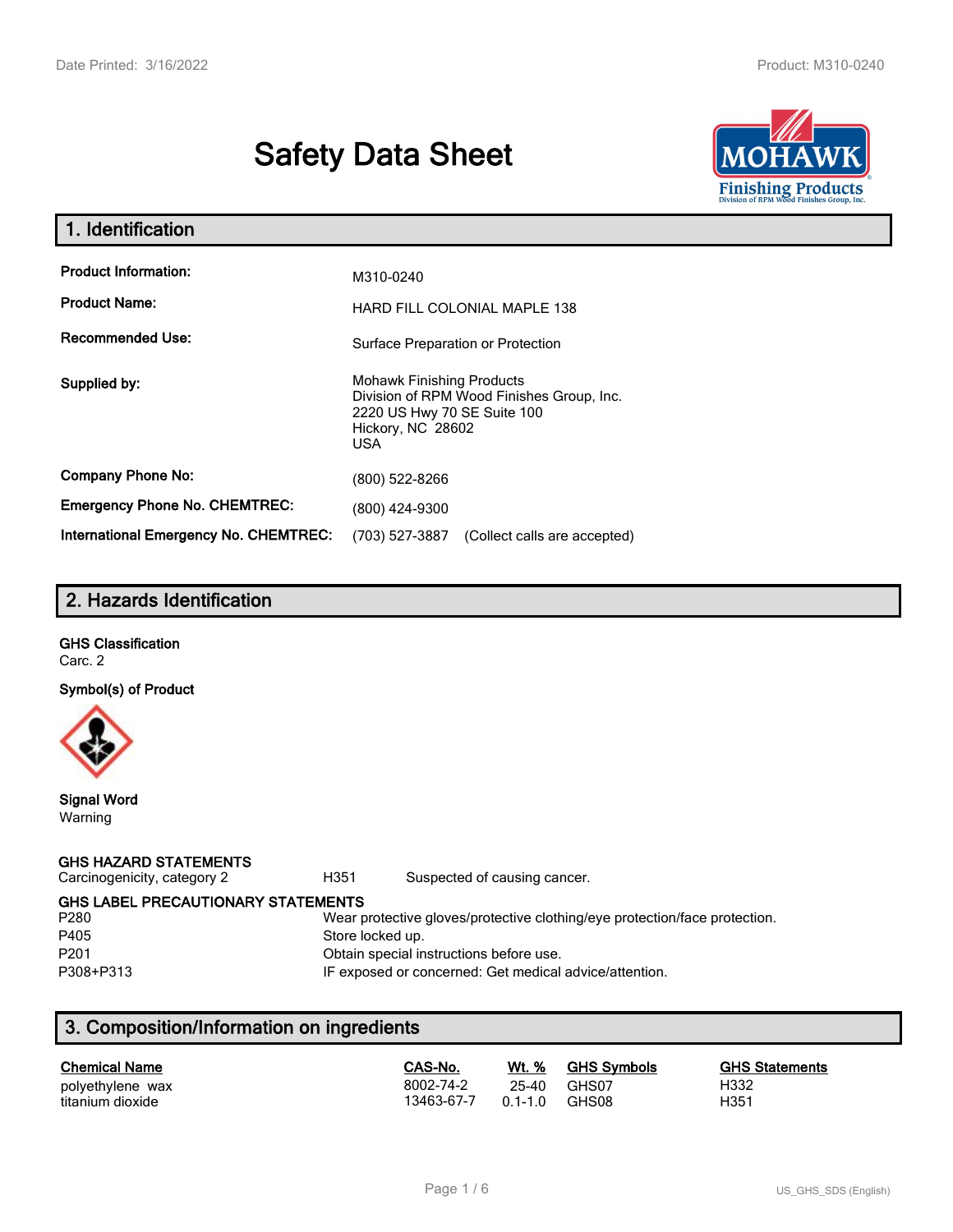The exact percentage (concentration) of ingredients is being withheld as a trade secret.

The text for GHS Hazard Statements shown above (if any) is given in the "Other information" Section.

# **4. First-aid Measures**



FIRST AID - EYE CONTACT: IF IN EYES: Rinse cautiously with water for several minutes. Remove contact lenses, if present and easy to do. Continue rinsing. If eye irritation persists: Get medical advice/attention.

FIRST AID - SKIN CONTACT: IF ON SKIN: Gently wash with plenty of Soap and Water. If skin irritation occurs: Get medical advice/ attention.

FIRST AID - INGESTION: IF SWALLOWED: rinse mouth. Do NOT induce vomiting. IF exposed or if you feel unwell: Call a POISON CENTER or doctor/physician.

FIRST AID - INHALATION: IF INHALED: If breathing is difficult, remove victim to fresh air and keep at rest in a position comfortable for breathing. IF exposed or if you feel unwell: Call a POISON CENTER or doctor/physician.

# **5. Fire-fighting Measures**

**SPECIAL FIREFIGHTING PROCEDURES:** This product is not expected to burn under normal conditions of use.

**FIREFIGHTING EQUIPMENT:** None.

### **6. Accidental Release Measures**

**ENVIRONMENTAL MEASURES:** No Information

**STEPS TO BE TAKEN IN CASE MATERIAL IS RELEASED OR SPILLED:** Sweep up or vacuum up spillage and collect in suitable container for disposal.

**7. Handling and Storage**



**HANDLING:** Avoid inhalation and contact with eyes, skin, and clothing. Wash hands thoroughly after handling and before eating or drinking. In keeping with safe handling practices, avoid ignition sources (smoking, flames, pilot lights, electrical sparks); ground and bond containers when transferring the material to prevent static electricity sparks that could ignite vapor and use spark proof tools and explosion proof equipment. Empty containers may retain product residue or vapor. Do not pressurize, cut, weld, braze, solder, drill, grind, or expose container to heat, flame, sparks, static electricity, or other sources of ignition. Any of these actions can potentially cause an explosion that may lead to injury.

**STORAGE:** Keep containers closed when not in use. Store in cool well ventilated space away from incompatible materials.

### **8. Exposure Controls/Personal Protection**

| Ingredients with Occupational Exposure Limits |                      |                       |                     |                         |  |
|-----------------------------------------------|----------------------|-----------------------|---------------------|-------------------------|--|
| <b>Chemical Name</b>                          | <b>ACGIH TLV-TWA</b> | <b>ACGIH-TLV STEL</b> | <b>OSHA PEL-TWA</b> | <b>OSHA PEL-CEILING</b> |  |
| polyethylene wax                              | $2 \text{ mg/m}$     | N.D                   | N.D.                | N.D.                    |  |
| titanium dioxide                              | $10 \text{ mg/m}$    | N.D                   | $15 \text{ mg/m}$   | N.D.                    |  |

**Further Advice: MEL = Maximum Exposure Limit OES = Occupational Exposure Standard SUP = Supplier's Recommendation Sk = Skin Sensitizer N.E. = Not Established N.D. = Not Determined**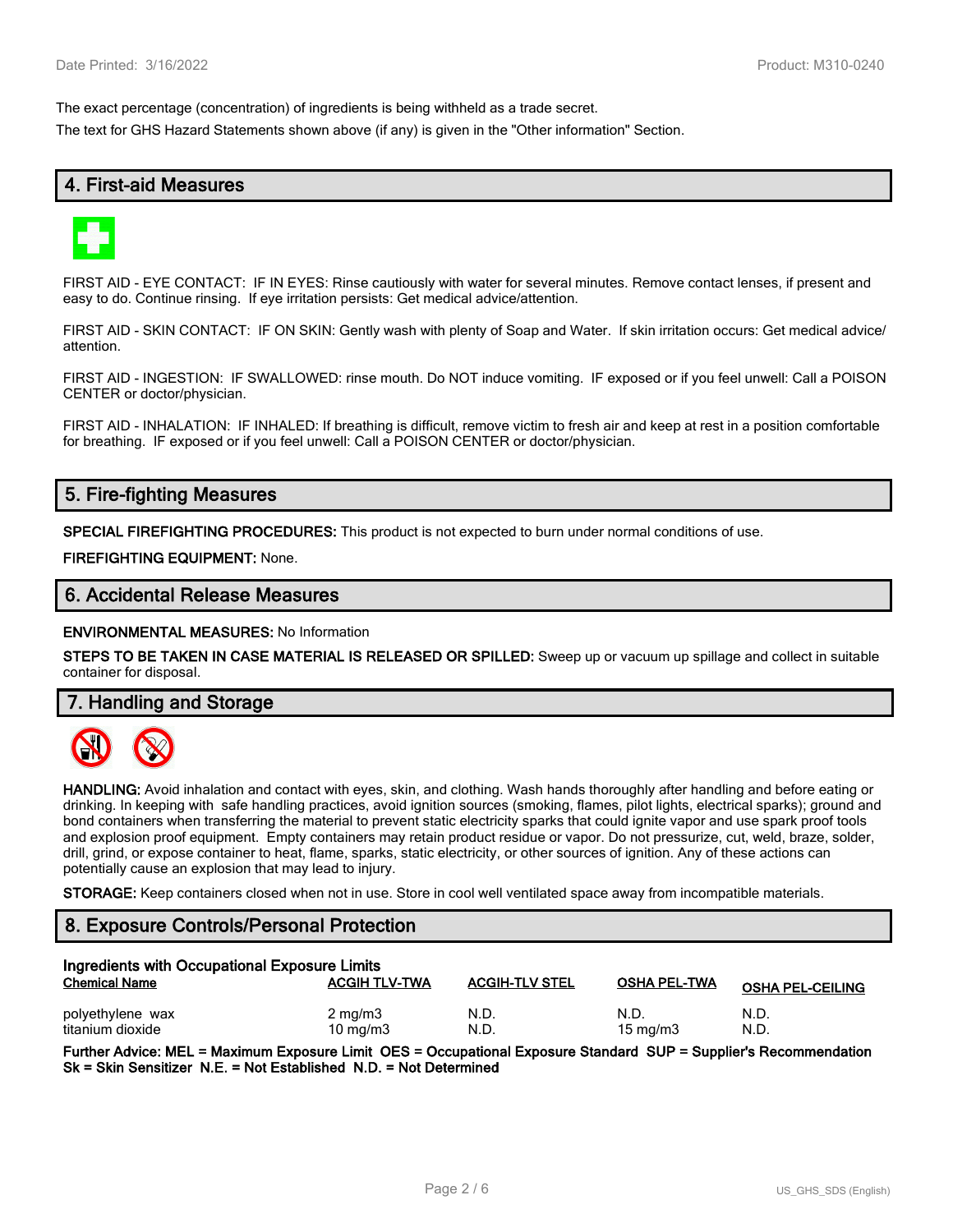### **Personal Protection**



**RESPIRATORY PROTECTION:** In case of insufficient ventilation wear suitable respiratory equipment.



**SKIN PROTECTION:** For prolonged or repeated contact use protective gloves.

**EYE PROTECTION:** Safety glasses



**OTHER PROTECTIVE EQUIPMENT:** No Information



**HYGIENIC PRACTICES:** It is good practice to avoid contact with the product and/or its vapors, mists or dust by using appropriate protective measures. Wash thoroughly after handling and before eating or drinking.

# **9. Physical and Chemical Properties**

| Appearance:                    | Solid                      | <b>Physical State:</b>                      | <b>SOLID</b>   |
|--------------------------------|----------------------------|---------------------------------------------|----------------|
|                                |                            |                                             |                |
| Odor:                          | None to Very Faint         | <b>Odor Threshold:</b>                      | Not determined |
| Density, g/cm3:                | 0.834                      | pH:                                         | Not determined |
| Freeze Point. °F:              | Not determined             | Viscosity:                                  | Not determined |
| <b>Solubility in Water:</b>    | Not determined             | Partition Coefficient, n-octanol/<br>water: | Not determined |
| Decomposition temperature, °F: | Not determined             | <b>Explosive Limits, %:</b>                 | Not determined |
| Boiling Range, °F:             | Not determined             | Flash Point, °F:                            | 390 °F         |
| Combustibility:                | <b>Supports Combustion</b> | Auto-Ignition Temperature, °F:              | Not determined |
| <b>Evaporation Rate:</b>       | Slower than Diethyl Ether  | Vapor Pressure, mmHg:                       | Not determined |
| <b>Vapor Density:</b>          | Not determined             |                                             |                |

# **10. Stability and reactivity**

**N.I. = No Information**

**STABILITY:** Stable under normal conditions. **CONDITIONS TO AVOID:** Not applicable. **INCOMPATIBILITY:** None known. **HAZARDOUS DECOMPOSITION PRODUCTS:** Not determined.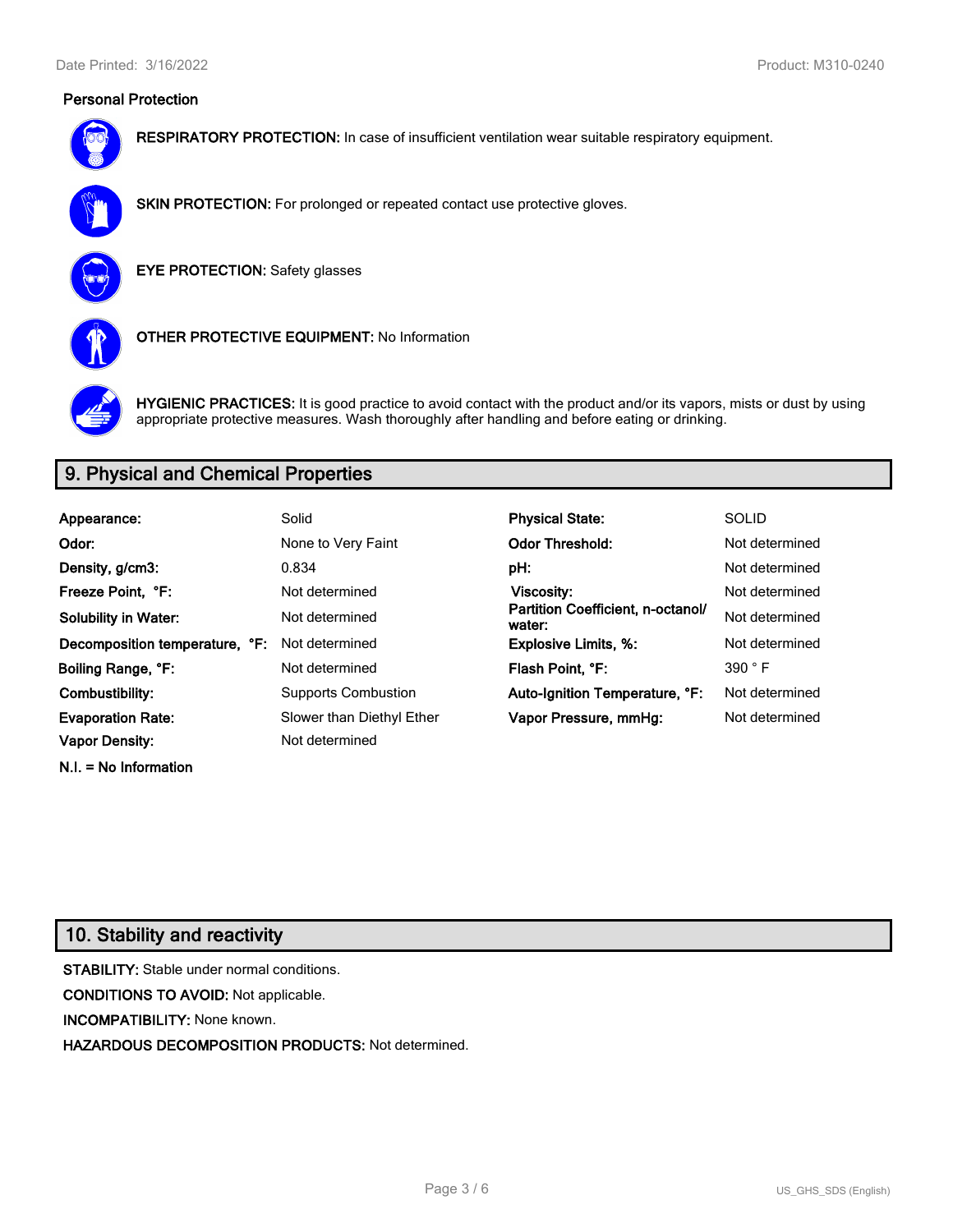# **11. Toxicological information**



**Practical Experiences**

**EMERGENCY OVERVIEW:** No Information

**EFFECT OF OVEREXPOSURE - EYE CONTACT:** No Information

**EFFECT OF OVEREXPOSURE - INGESTION:** No Information

**EFFECT OF OVEREXPOSURE - INHALATION:** No Information

**EFFECT OF OVEREXPOSURE - SKIN CONTACT:** No Information

**CARCINOGENICITY:** May cause cancer.

This product contains Titanium Dioxide, which is listed by IARC as possibly carcinogenic to humans (Group 2B). This listing is based on inadequate evidence of carcinogenicity in humans and sufficient evidence in experimental animals. This classification is relevant when exposed to titanium dioxide in dust or powder form only, including cured product that is subject to sanding, grinding, cutting, or other surface preparation activities.

#### **PRIMARY ROUTE(S) OF ENTRY:**

#### **Acute Toxicity Values The acute effects of this product have not been tested. Data on individual components are tabulated below**

**CAS-No. Chemical Name Oral LD50 Dermal LD50 Vapor LC50** 8002-74-2 polyethylene wax >3750 mg/kg Rat >3600 mg/kg Rabbit >14 mg/l 13463-67-7 titanium dioxide >10000 mg/kg Rat >10000 mg/kg Rabbit >20 mg/l

**N.I. = No Information**

### **12. Ecological information**

**ECOLOGICAL INFORMATION:** Ecological evaluation of this material has not been performed; however, do not allow the product to be released to the environment without governmental approval/permits.

# **13. Disposal Information**



**Product**

**DISPOSAL METHOD:** Waste from this material may be a listed and/or characteristic hazardous waste. Dispose of material, contaminated absorbent, container and unused contents in accordance with local, state, and federal regulations.

**STEPS TO BE TAKEN IN CASE MATERIAL IS RELEASED OR SPILLED:** Sweep up or vacuum up spillage and collect in suitable container for disposal.

### **14. Transport Information**

**SPECIAL TRANSPORT PRECAUTIONS:** No Information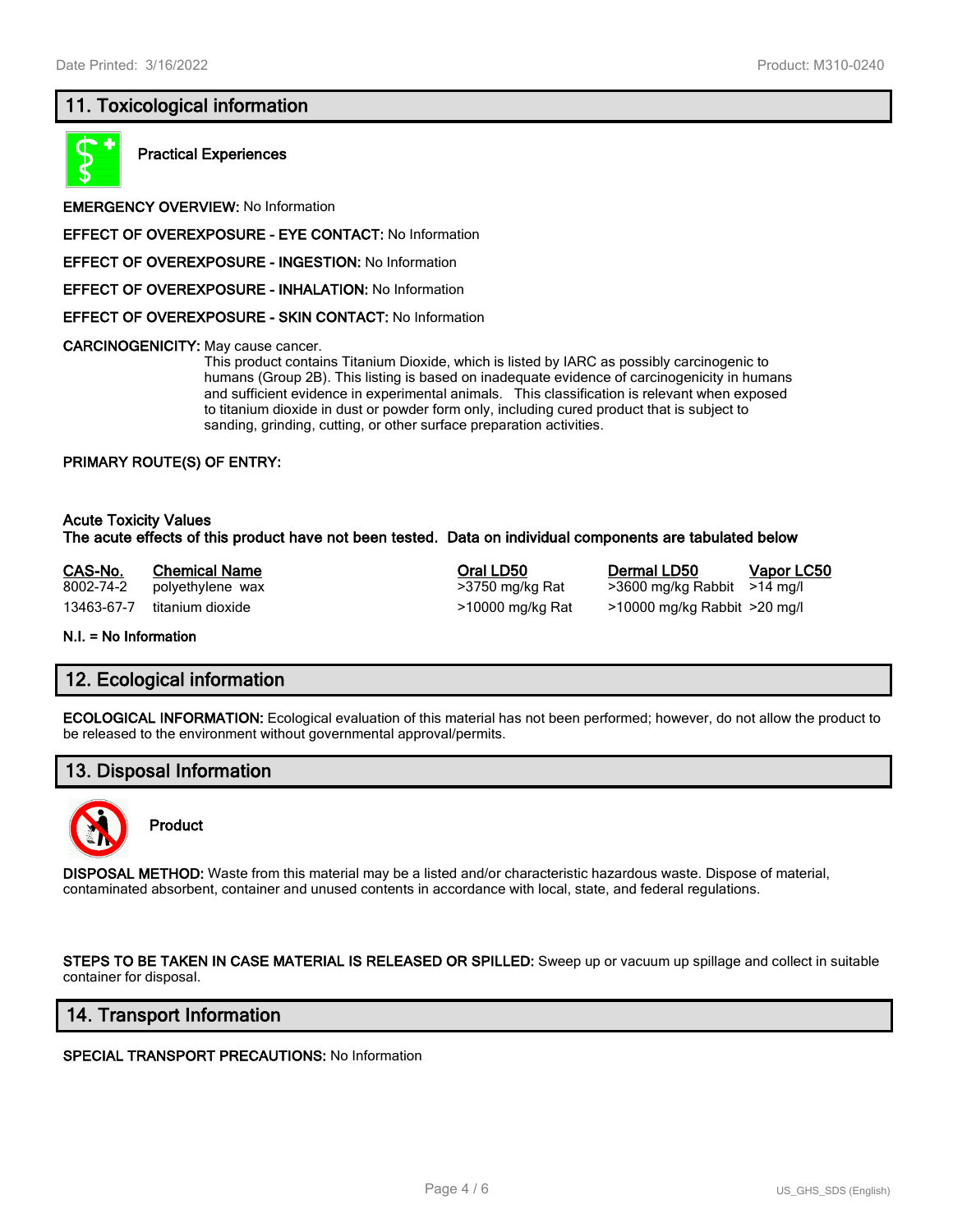**DOT:** NOT RESTRICTED **IATA:** NOT RESTRICTED **IMDG:** NOT RESTRICTED

# **15. Regulatory Information**

# **U.S. Federal Regulations:**

### **CERCLA - SARA Hazard Category**

This product has been reviewed according to the EPA 'Hazard Categories' promulgated under Sections 311 and 312 of the Superfund Amendment and Reauthorization Act of 1986 (SARA Title III) and is considered, under applicable definitions, to meet the following categories:

Chronic Health Hazard

### **SARA SECTION 313**

This product contains the following substances subject to the reporting requirements of Section 313 of Title III of the Superfund Amendment and Reauthorization Act of 1986 and 40 CFR part 372:

No Sara 313 components exist in this product.

#### **TOXIC SUBSTANCES CONTROL ACT**

This product contains the following chemical substances subject to the reporting requirements of TSCA 12(B) if exported from the United States:

| <b>Chemical Name</b> | CAS-No.   |
|----------------------|-----------|
| zinc                 | 7440-66-6 |
| lead                 | 7439-92-1 |

# **U.S. State Regulations:**

#### **CALIFORNIA PROPOSITION 65**

WARNING: Cancer and Reproductive Harm - www.P65Warnings.ca.gov.

Titanium Dioxide, Cancer, 0.273% Cadmium, Reproductive Harm, 0%

| <b>Revision Date:</b> |                                                                                                                                                                                                                                      | <b>Supersedes Date:</b><br>3/2/2022 |   |             |  | 7/27/2021                   |  |
|-----------------------|--------------------------------------------------------------------------------------------------------------------------------------------------------------------------------------------------------------------------------------|-------------------------------------|---|-------------|--|-----------------------------|--|
|                       | Reason for revision:<br>Substance Hazard Threshold % Changed<br>Substance and/or Product Properties Changed in Section(s):<br>01 - Product Information<br>03 - Composition/Information on Ingredients<br>15 - Regulatory Information |                                     |   |             |  |                             |  |
|                       | Datasheet produced by:                                                                                                                                                                                                               | <b>Regulatory Department</b>        |   |             |  |                             |  |
| <b>HMIS Ratings:</b>  |                                                                                                                                                                                                                                      |                                     |   |             |  |                             |  |
| Health:               |                                                                                                                                                                                                                                      | <b>Flammability:</b>                | 0 | Reactivity: |  | <b>Personal Protection:</b> |  |